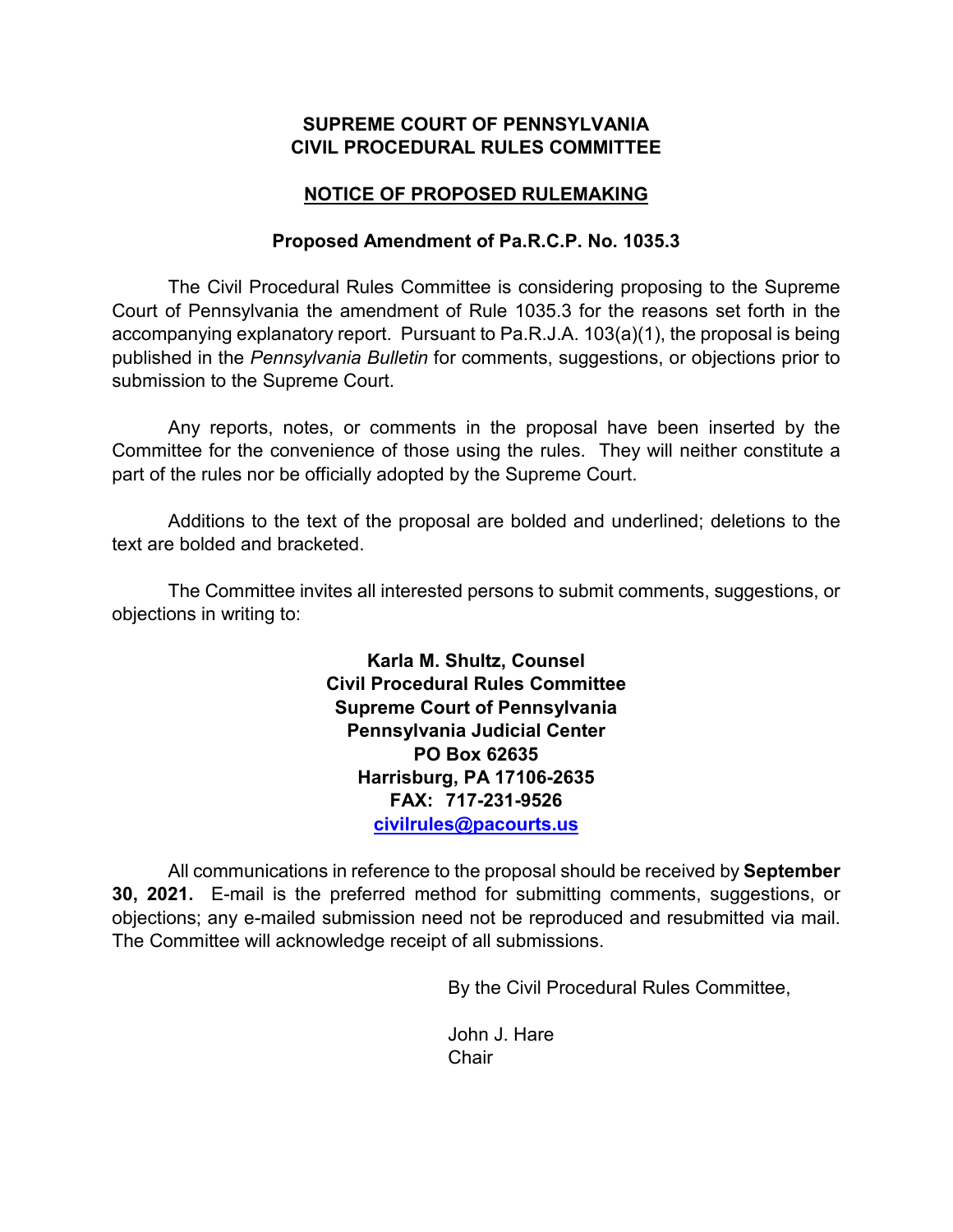#### **PUBLICATION REPORT**

The Civil Procedural Rules Committee is considering proposing to the Supreme Court an amendment to Pa.R.C.P. No. 1035.3 governing summary judgment to permit a party to request the trial court to provide on the record the reasons for the denial of summary judgment.

This proposal arose from a request of a state association seeking a procedural requirement for a court, upon motion, to state the reasons for granting or denying a motion for summary judgment. In support of its request, the association contended:

In Common Pleas courts, decisions granting and denying critical and often complex motions for summary judgment are sometimes issued by way of orders with no opinion explaining the basis for the decision. Orders without any stated reasons for the decision appear to be more common in some counties and less common in others.

When these important motions are decided without opinion, the parties are left without knowledge of what issues have been decided and how they were decided, often making it difficult to know how to proceed further with the case in regard to issues for trial and whether to attempt to settle. Often later judges in the same case, or in a subsequent case where the decision becomes pertinent, are in the dark as to the meaning of the decision.

The association noted that the present practice varies among judicial districts with some providing the rationale and others not at all. A rule would provide some level of statewide consistency. It also recognized the tension between the benefit of the parties receiving reasons and the anticipated burden on the judges who currently do not provide reasons.

Upon review of the proposal, the Committee agreed there is a benefit to the parties in understanding the rationale for the decision insofar as it better informs the parties as to which outstanding questions of material facts may exist, the applicability of the law to those facts, and whether a right of appeal may exist. This information may result in more productive settlement discussions, pretrial conferences, and trial of contested matters especially when the parties' stipulations and admission do not facilitate identification of material items of dispute.

In the absence of data to indicate the precise scope of present judicial practice of providing rationale, the Committee is unable to determine the extent of the burden such a requirement may place on judges who currently do not provide reasons. To lessen any burden, the Committee agreed that a statement of reasons should not be tantamount to a full opinion; rather, the reasons may be set forth in a brief written opinion, a written note appended to or footnoted in an order, or, as stated previously, orally on the transcribed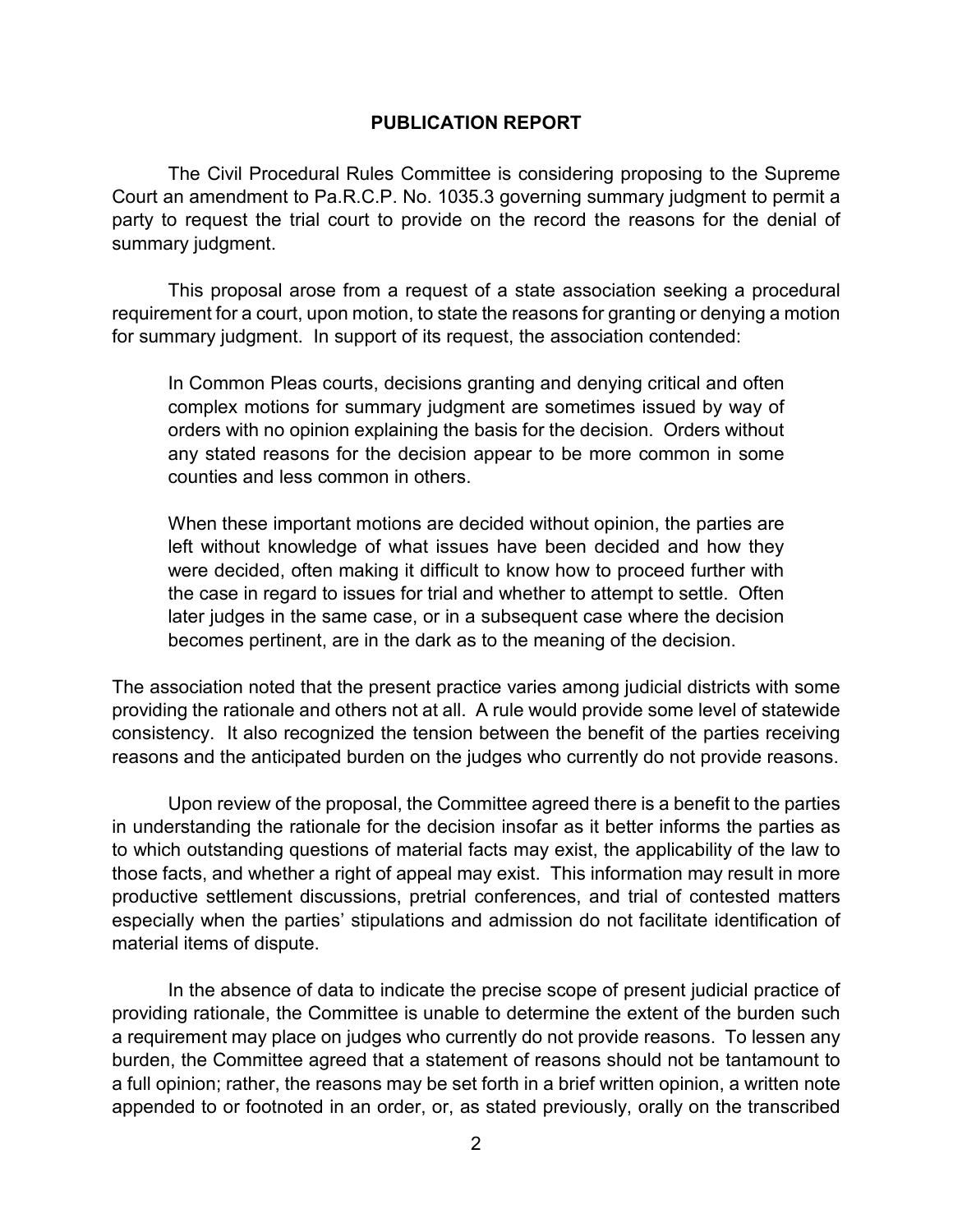record. Further, the Committee revised the proposal to remove any requirement for reasons for granting a motion for summary judgment. That rationale would be forthcoming in the form of a Pa.R.A.P. 1925 opinion if and when an appeal is taken from a final order. Moreover, the Committee believed that any procedural mechanism for requesting a statement of reasons should not result in the possibility of prolonging litigation or create more work than is necessary for the judge. Therefore, the Committee added to the rule that judicial non-compliance should neither be an appealable order nor serve as a basis for seeking judicial relief. As for the timing element, the Committee did not believe that 15 days was overly burdensome on a judge to disclose reasons for a recent decision. This deadline was intended to be directory, not mandatory.

In sum, the proposal would amend Rule 1035.3 to add subdivision (f) to permit a party to request the trial court to provide its reason for denying a motion for summary judgment and for the judge to provide the same within 15 days of the request. This new subdivision may change the present practice for some judges and the Committee specifically seeks input from those jurists. There may be a day when subdivision (f) becomes unnecessary when all judges, as a matter of course, provide their reasoning contemporaneous with an order denying a motion for summary judgement.

The Committee invites all comments, objections, concerns, and suggestions regarding this proposed rulemaking.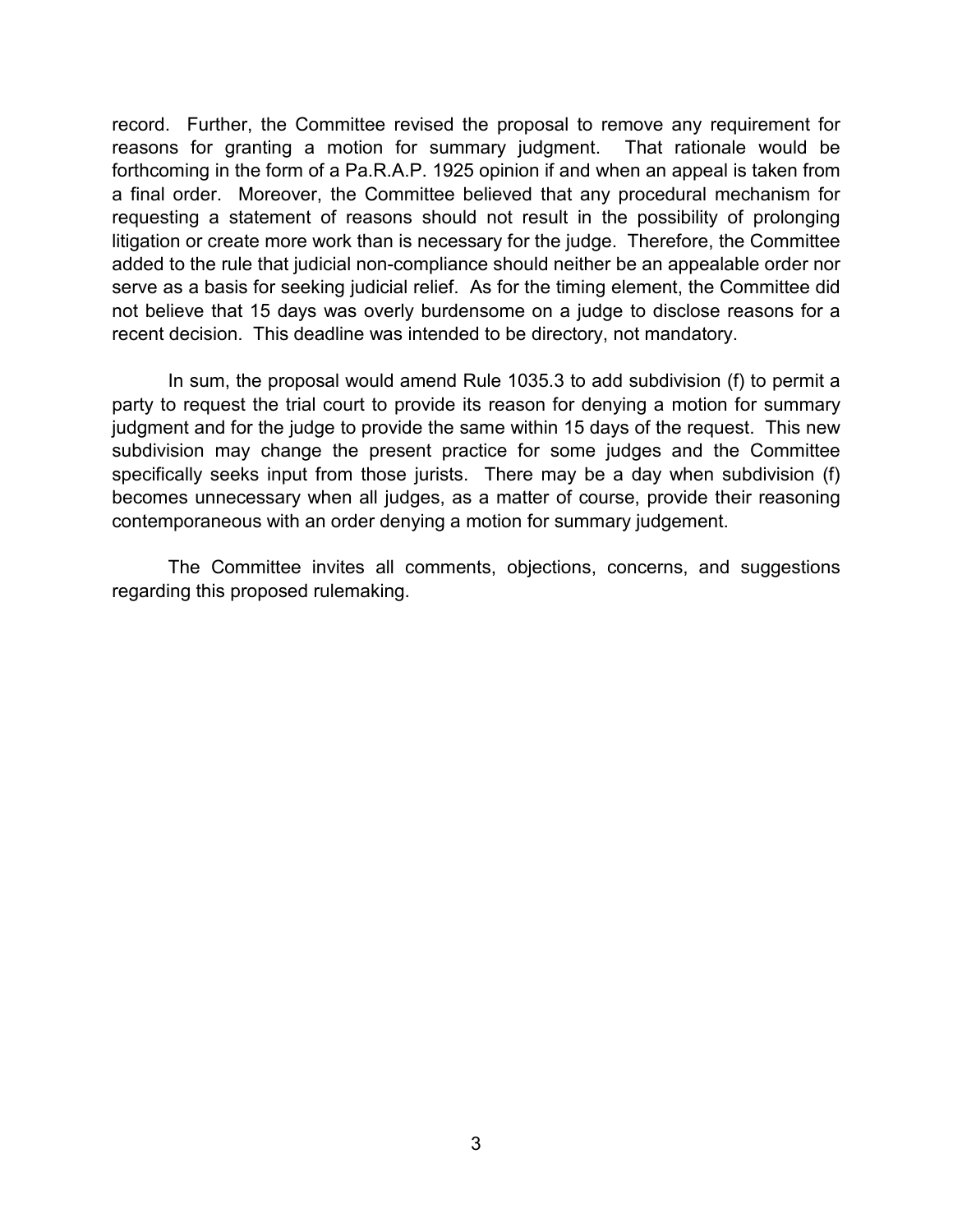# **Rule 1035.3. Response. Judgment for Failure to Respond.**

(a) Except as provided in subdivision (e), the adverse party may not rest upon the mere allegations or denials of the pleadings but must file a response within **[thirty] 30** days after service of the motion identifying

 (1) one or more issues of fact arising from evidence in the record controverting the evidence cited in support of the motion or from a challenge to the credibility of one or more witnesses testifying in support of the motion, or

Note: If the moving party has supported the motion with oral testimony only, the response may raise the defense that there is a genuine issue of material fact because the cause of action is dependent upon the credibility and demeanor of the witnesses who will testify at trial. **[See]** *See Nanty-Glo v. American Surety Co.*, 309 Pa. 236, 163 A. 523 (1932); *Penn Center House, Inc. v. Hoffman*, 520 Pa. 171, 553 A.2d 900 (1989).

 (2) evidence in the record establishing the facts essential to the cause of action or defense which the motion cites as not having been produced.

(b) An adverse party may supplement the record or set forth the reasons why the party cannot present evidence essential to justify opposition to the motion and any action proposed to be taken by the party to present such evidence.

(c) The court may rule upon the motion for judgment or permit affidavits to be obtained, depositions to be taken or other discovery to be had or make such other order as is just.

(d) Summary judgment may be entered against a party who does not respond.

Note: Procedural requirements with respect to argument and briefs are governed by local rule.

 In certain counties, the failure to respond to a motion may result in the motion being deemed uncontested and the entry of the judgment sought.

 **[See]** *See* Rule 1035.2 providing for the entry of judgment in whole or in part.

(e)(1) Nothing in this rule is intended to prohibit a court, at any time prior to trial, from ruling upon a motion for summary judgment without written responses or briefs if no